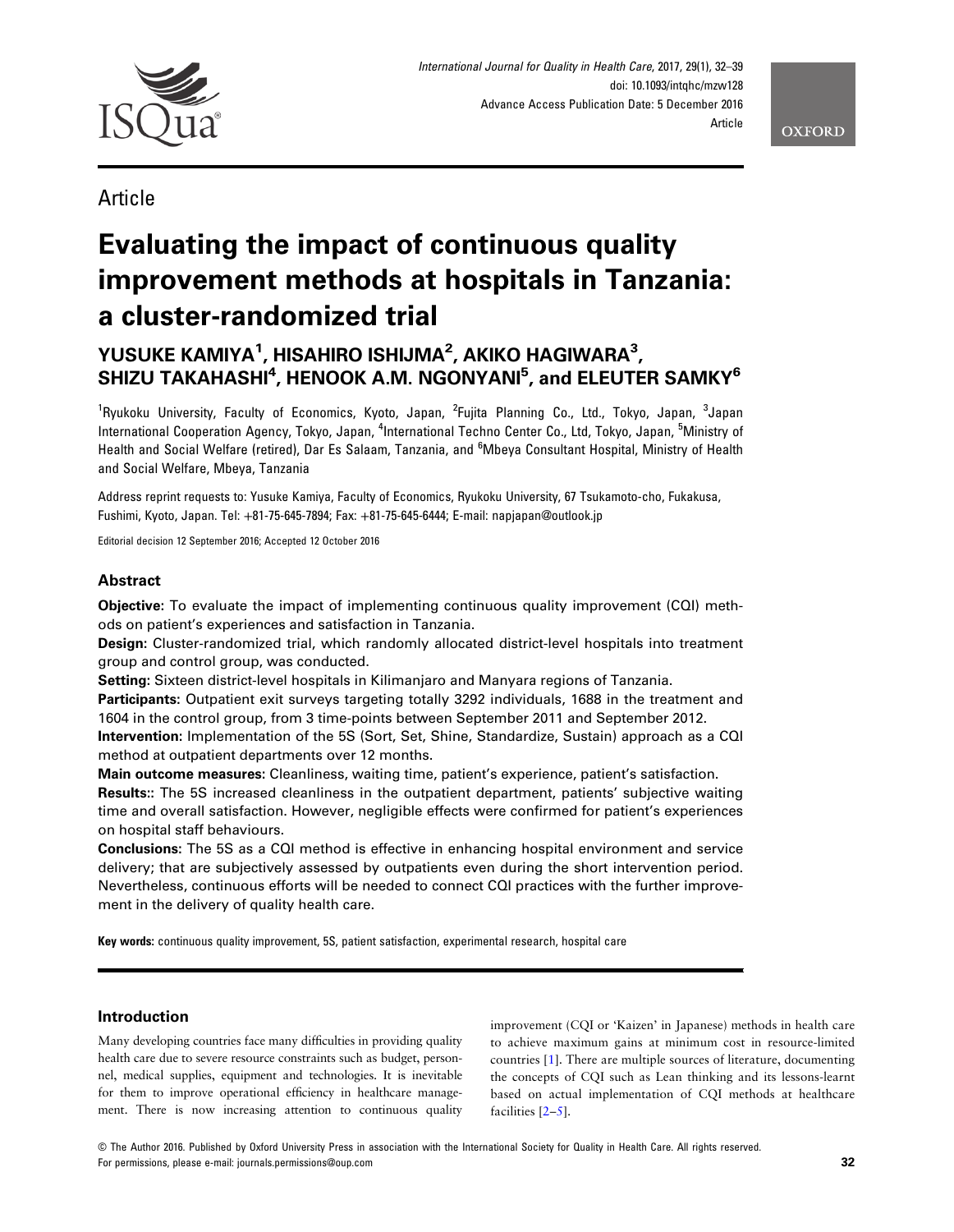Amongst the CQI methods, the 5S approach is a work environment improvement tool that consists of a set of five actions, (i) Sort—to remove all the unneeded items from the workplace; (ii) Set—to order needed items in the correct place so that working process can be efficient; (iii) Shine—to sweep, wipe off and clean the workplace; (iv) Standardize—to maintain a proper environment after the first three S (Sort, Set and Shine); (v) Sustain—to make a habit of properly maintaining established procedures with self-discipline and commitment [[6\]](#page-6-0). The 5S aims at systematically reorganizing activities especially in resource-limited settings and creating a conducive work environment that is clean, organized and efficient [[7](#page-6-0)]. The 5S is now widely spread in the healthcare sector in Asian and African countries following a global movement towards outcome-oriented and client-centred health care. In particular, the 5S was officially adopted as a national strategy in the health sector in Sri Lanka and Tanzania [\[8,](#page-6-0) [9](#page-6-0)].

Tanzania is one of many Sub-Saharan African countries who severely suffer from limited health resources for decades. The 5S was first introduced in Tanzania for improving healthcare management system in 2007. After the 5S was successfully implemented at Mbeya Referral Hospital as a pilot case, Ministry of Health, and Social Welfare of Tanzania (MoHSW) decided to scale it up to the other regions [\[9\]](#page-6-0). At the time of 2011, the 5S was introduced to 37 hospitals in Tanzania.

The 5S has long been believed to improve operational efficiency in healthcare provision. A conceptual hypothesis suggests that the 5S functions as a starting point or 'ground-cleaning' tool prior to more detailed CQI processes [\[3](#page-6-0), [10\]](#page-7-0). Several studies examined the effects of the 5S on managerial, clinical or patient-reported outcomes [\[11](#page-7-0)–[13](#page-7-0)]. Nevertheless, there is almost no rigorous experimental study such as a randomized controlled trial to scrutinize the effectiveness of the 5S in the healthcare sector. Moreover, there is scarce evidence on the impact of CQI methods in developing countries. In this regard, we attempted to show the effectiveness of the 5S approach as a CQI method in improving patient-level outcomes in Tanzania.

#### Methods

#### Setting

A cluster-randomized trial was applied to examine the causal effects of the 1-year 5S intervention between September 2011 and September 2012. The trial targeted 16 district-level hospitals in Kilimanjaro and Manyara regions of Tanzania. The trial was carried out as an operational research in the Japanese aid-funded technical cooperation project, namely, 'Strengthening Development of Human Resource for Health in Tanzania'.

Kilimanjaro and Manyara regions are located in northern Tanzania with a population of ~1.6 million and 1.4 million, respectively. These two regions were selected as a study site among total 30 regions in Tanzania because there were no planned health-sector CQI projects or related studies by the other agencies during our trial period. Totally, 16 district-level hospitals, 10 in Kilimanjaro and 6 in Manyara, are located in two regions. All of these 16 hospitals were included as a study sample for the trial. Prior to the trial, we obtained ethical approval for running this trial from the ethical committee under the MoHSW through the National Institute of Medical Research of Tanzania (NIMR).

#### Hypothesis

A conceptual framework of the trial is shown in Fig. 1. It explains the causal mechanism of how the implementation of the 5S leads to



Figure 1 Conceptual framework.

the improvement in patient's experiences and satisfaction. Many hospitals especially in rural areas of developing countries suffer from a disorganized working environment due to the lack of budget, human resource and managerial discipline. Motivation, morale and productivity of hospital staff tend to be low and the system of service delivery does not function well. In such an environment, the health workers may treat patients badly or make a serious mistake during diagnosis or treatment. The 5S can improve the working environment by removing unnecessary items from working spaces (Sort), ordering needed items in a proper position (Set), and cleaning up rooms and facilities (Shine). Then, the 5S can make the working place more organized and efficient by reducing unnecessary workload, reorganizing working processes (Standardize) and maintaining proper environment and work procedures (Sustain). As a result, hospital staff can spend less time for searching necessary items and reduce process time to provide services. In a conducive working environment, motivation, morale and productivity of the staff will be higher, and their responsiveness to patients will be improved. Implementation of the 5S can also establish an active and highly committed team and create the foundation of hospital organization that can provide high quality of health services. In terms of patientlevel outcomes, they can benefit from clean hospital environment, less waiting time, friendly staff attitude, and better diagnosis and treatment. Finally, their satisfaction level and overall rating towards the hospital will become higher.

#### Sampling

We evaluate the effects of the 5S approach at district-level hospitals using outpatient exit surveys. The sample size for outpatient exit surveys was calculated based on the following assumptions: significance level =  $5\%$ ; power =  $80\%$ ; effect size = 0.36; number of clusters =  $16$ ; and intra-cluster correlation coefficient =  $0.05$ . As a primary outcome variable for the evaluation, we used a patient's satisfaction rate on healthcare services. Under these assumptions, for instance, satisfaction rate in the treatment group at 77.8% compared with control group at 60% can be detected.

Following the above assumptions, a minimum sample size was calculated as 65 individuals per cluster, i.e. 1040 in total (65 persons  $\times$  16 clusters). Based on the calculated number, we tried to sample out at least 65 outpatients per hospital for each survey period. As a result, actual sample size became 1101, 1118 and 1073 for the baseline, midline and follow-up, respectively. The survey was only conducted when a verbal consent by selected individual was given. All the surveys at baseline, midline and follow-up followed the same sampling procedure.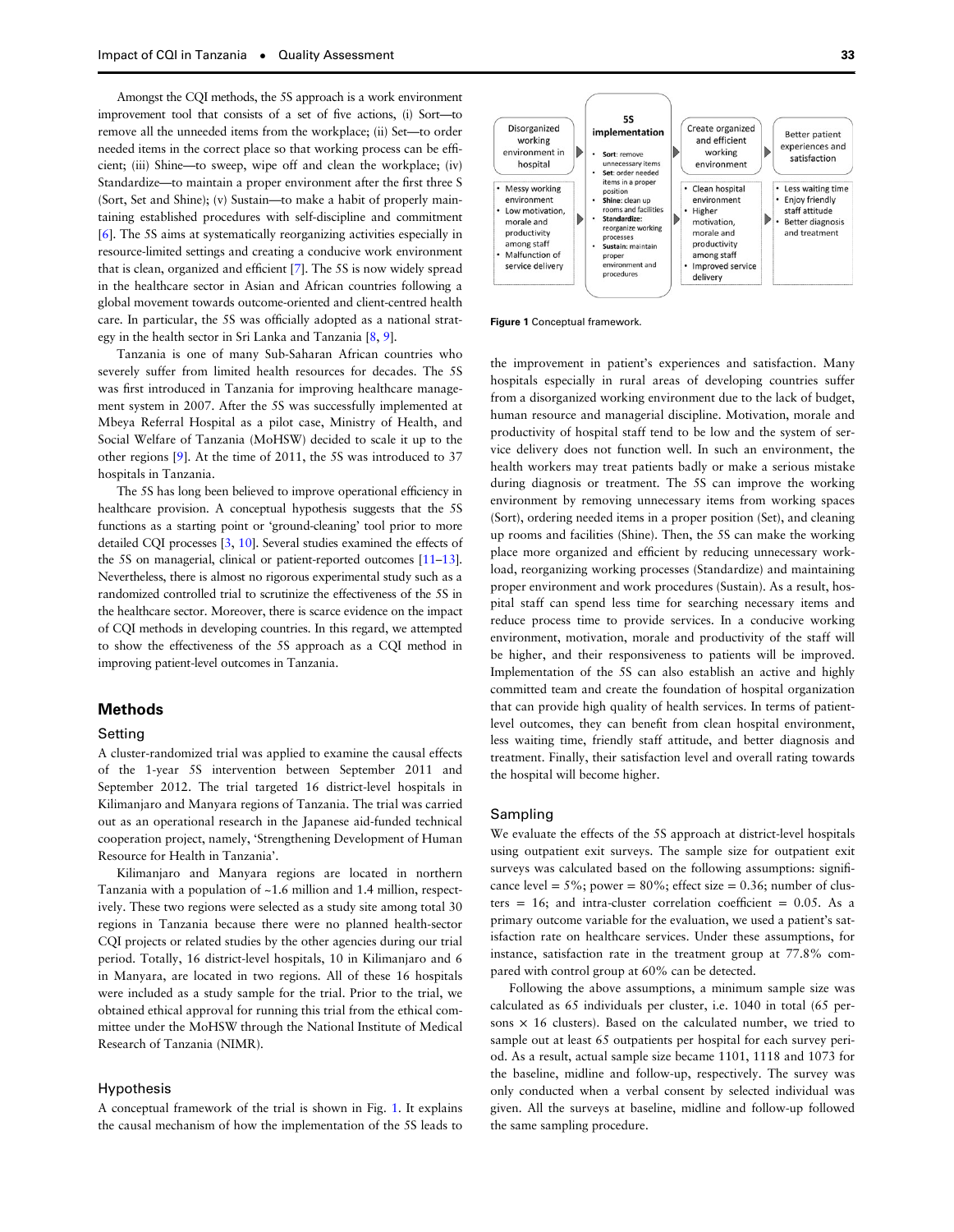#### Randomization

The 5S intervention was randomly allocated among 16 district-level hospitals. We uses a stratified block randomization, in which we stratify Kilimanjaro and Manyara regions considering the heterogeneity of geographical characteristics that may affect outcome indicators and attempt to balance the number of hospitals from each region in both treatment and control groups. Masking of the intervention to hospital representatives was not possible because of the nature of the trial. Nevertheless, outpatients to the hospitals did not know about the trial.

#### Interventions

As a result of the randomization, eight hospitals were allocated into the treatment, and the other eight were in the control. After the randomization, all the hospitals belonging to treatment group received the 5S intervention for 1 year from July 2011 to July 2012. The control group hospitals did not receive any intervention until July 2012. The 5S interventions consisted of three types of activities, (i) training of trainers on the 5S, (ii) 'consultation visit' to each hospital and (iii) 'progress report meeting'. The project team carried out those activities.

First, the training of trainers was conducted in July 2011. Key personnel from treatment group hospitals were invited to participate into the 5S training for 1 week. Theoretical basics and methodologies of the 5S were taught during the training. All participants were instructed to follow each step outlined in the 5S implementation guideline, which had been issued by the MoHSW. After the training, a Quality Improvement Team (QIT) and Work Improvement Teams (WITs) that function as an implementation structure were established in each treatment group hospital. Those teams were expected to serve as a catalyst to create a positive change by introducing the 5S at the workplace [\[9\]](#page-6-0).

Second, 'consultation visit' was made by the project team to all the hospitals in the treatment group to monitor and assess the progress of the 5S implementation during January 2012. At each visit, the project team provided technical advice on how to practice the 5S activities in a correct way.

Third, the project team organized 'progress report meetings' by inviting representatives from treatment group hospitals in May 2012. It aimed to confirm the progress of the 5S implementation at each hospital and to share knowledge and experiences among hospitals in the treatment group.

#### Data

In order to measure the effects of the 5S intervention, we conducted three rounds of cross-sectional outpatient exit surveys, at baseline (September 2011), at midline (February 2012) and at follow-up (August 2012). In Tanzania, 80% of patients attending health facilities visit Outpatient Department (OPD) [\[14](#page-7-0)]. Therefore, measuring experiences and satisfaction by patients visiting OPD will be quite relevant to assess the quality of health care in Tanzania. The surveys ask questions on patients' assessment in the area of cleanliness, waiting time, staff's behaviour and overall satisfaction. The questions regarding patient's basic characteristics, i.e. sex, age and educational attainment (no formal education, primary, secondary and college/ university), were also included in the survey for the purpose of checking the balance of the sample between treatment group and control group.

Questionnaires were developed based on the extant literature review on patient's experiences and satisfaction. In principle, patient's experience or satisfaction data cannot capture the absolute level of healthcare services. Instead, we employ a wide range of indicators based on patient's direct experiences and subjective assessment to capture the quality of OPDs because quality of health care is a complex and multidimensional concept [\[15](#page-7-0)–[18\]](#page-7-0). The questionnaires were originally made in English and then translated into Kiswahili.

#### Statistical analysis

Our primary interest is to assess the causal effects of the 5S implementation by randomly allocating 16 hospitals into treatment and control groups. The strategy is to compare outcome indicators by treatment status at baseline, midline and follow-up time-point within a year. All the statistical analyses were carried out using patient-level data. We employed ordered logistic regression models with clustered robust standard errors to control for hospital-level clustering effects.

#### Outcome variables

We applied the following outcome variables to assess hospital performance. Answer from each question was a multiple point Likerttype scale.

It measures patient's subjective assessment of cleanliness at four different places at the hospital: (i) OPD totally, (ii) walls at the OPD, (iii) windows at the OPD and (iv) floors at the OPD and (v) toilet. Cleanliness variables were constructed from answers to four scaled response questions; 'Very clean' = 4, 'Fairly clean' = 3, 'Not very clean' = 2 and 'Not at all' = 1.

Waiting time It measures patient's subjective assessment of waiting time at four different places: (i) OPD, (ii) consulting room, (iii) laboratory and (iv) pharmacy. We used answers to five scaled response questions; 'Very short' = 5, 'Short' = 4, 'Average' = 3, 'Long' = 2 and 'Very  $long' = 1$ .

#### Patient's experiences

It measures patient's direct experiences when receiving diagnosis or medication at the OPD by asking 10 different questions. Answers to each question are three scaled; 'Yes, definitely' = 2, 'Yes, to some extent' = 1 and ' $No' = 0$ .

- 1. If the patient had enough time to discuss their health or medical problem with a health worker.
- 2. If the health worker explained reasons for any treatment or action in a way that they could understand.
- 3. If the health worker listened to what a patient had to tell.
- 4. If the patient received answers that they could understand if they had important question to ask the health worker.
- 5. If the patient had confidence and trust in the health worker examining and treating patient.
- 6. If the health worker explained the reasons to the patient why they needed any test in a way they could understand.
- 7. If the health worker explained the results of the tests to the patient in a way they could understand.
- 8. If the health worker explained to the patient how to take the medication.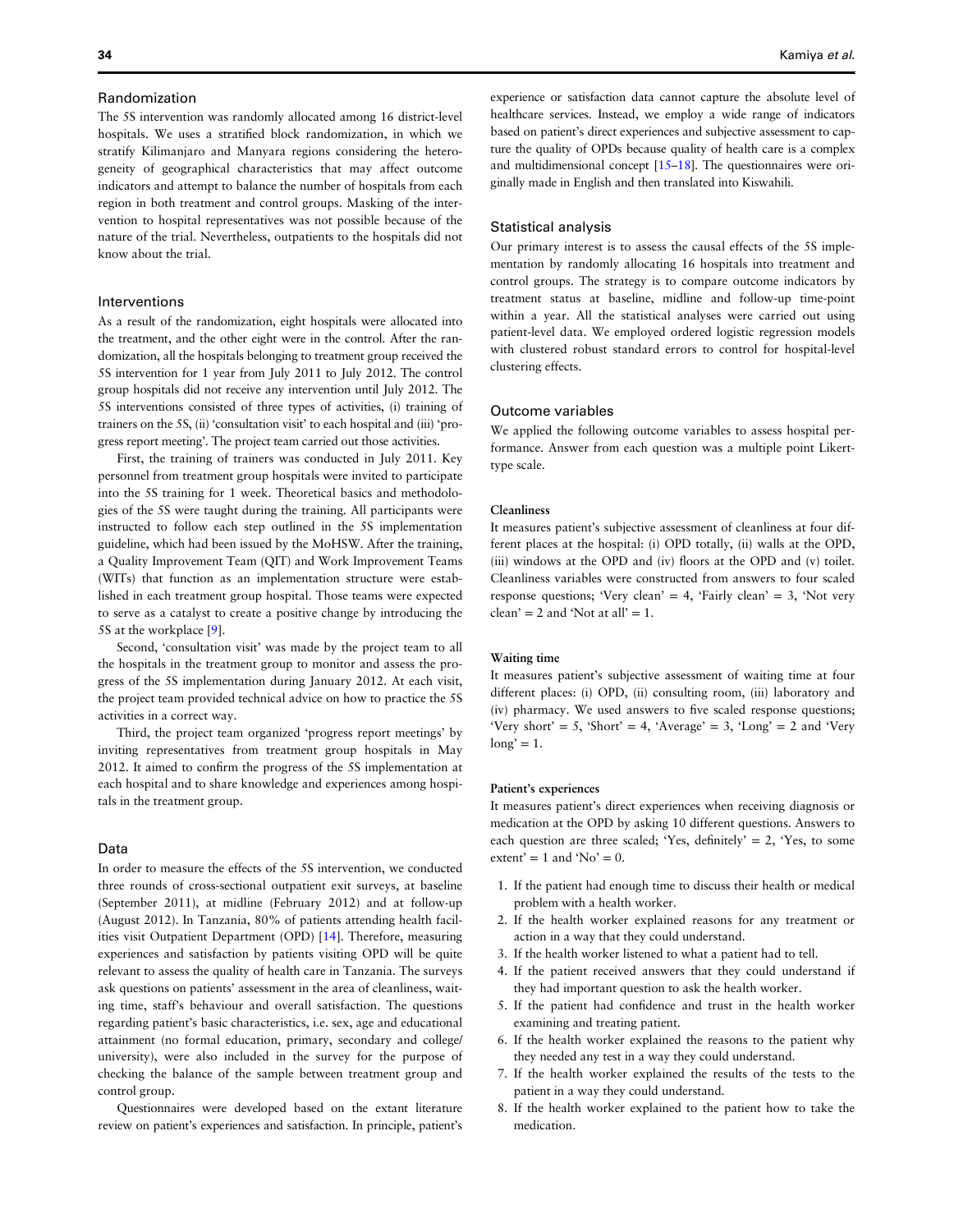- 9. If the health worker explained the purpose of medication in a way they could understand.
- 10. If the health worker told the patient about side effects of medication to watch for.

#### Patient's satisfaction

It measures patient's overall satisfaction after visiting a hospital by asking two questions. Answers to the first questions are three scaled; 'Yes, completely' = 2, 'Yes, to some extent' = 1 and 'No' = 0. Answers to the second question are six scaled, 'Excellent' =  $6$ , 'Very  $good' = 5$ , ' $Good' = 4$ , ' $Fair' = 3$ , ' $Poor' = 2$  and ' $Very poor' = 1$ .

- 1. If the main reason a patient came to the hospital was dealt with to their satisfaction.
- 2. How high a patient rates the care that they received at the OPD.

#### **Results**

Table 1 presents mean scores of the outcome variables as well as patient's basic characteristics by treatment status at baseline, midline and follow-up time-point. Statistical significance of the mean difference between two groups, which was obtained by bivariate ordered logistic regressions, is reported in the right-hand column as stars  $(*P < 0.1; **P < 0.05; **P < 0.01).$ 

Regarding waiting time, at baseline, there was no statistical difference in any of the variables by treatment status. At midline and follow-up, mean scores of waiting time at the consulting room and at the pharmacy became statistically and significantly higher in treatment group than in control group. These results are consistent with the previous researches that show the reduction in lead-time at hospitals as a result of CQI practices [[19](#page-7-0)]. Nevertheless, waiting time at the OPD in total and at the laboratory did not differ significantly between two groups. These results suggest that it is easier to reduce lead-time at consulting room and pharmacy by introducing the 5S approach compared to the OPD and laboratory.

for (ii) walls), indicating that the 5S implementation had a positive

effect in improving the cleanliness of target hospitals.

Turning to patient's experiences, there were statistically and significant mean differences between treatment and control groups for the variables '(i) Enough time to discuss', '(iii) Listen' and '(vi)

Table 1 Mean scores of outcome variables by treatment status

| Variables                     | Baseline |       |           | Midline  |       |            | Follow-up |       |            |
|-------------------------------|----------|-------|-----------|----------|-------|------------|-----------|-------|------------|
|                               | $\cal N$ | Treat | Control   | $\cal N$ | Treat | Control    | $\cal N$  | Treat | Control    |
| Cleanliness                   |          |       |           |          |       |            |           |       |            |
| $(i)$ OPD                     | 1101     | 2.845 | 2.819     | 1109     | 2.351 | 2.128      | 1061      | 2.314 | $2.047**$  |
| $(ii)$ Walls                  | 1101     | 2.819 | 2.802     | 1107     | 2.378 | 2.069      | 1057      | 2.247 | 2.016      |
| (iii) Windows                 | 1101     | 2.806 | 2.798     | 1093     | 2.347 | $2.028*$   | 1044      | 2.290 | $2.004**$  |
| (iv) Floors                   | 1101     | 2.823 | 2.787     | 1109     | 2.297 | 1.948      | 1053      | 2.236 | $1.913*$   |
| $(v)$ Toilets                 | 738      | 1.732 | 1.423     | 729      | 1.731 | 1.454      | 681       | 1.942 | 1.439*     |
| Waiting time                  |          |       |           |          |       |            |           |       |            |
| $(i)$ OPD                     | 1092     | 2.639 | 2.831     | 1114     | 3.093 | 3.081      | 1050      | 3.593 | 3.513      |
| (ii) Consulting room          | 1092     | 2.744 | 2.783     | 1112     | 3.190 | $2.699***$ | 1046      | 3.482 | $2.951**$  |
| (iii) Laboratory              | 422      | 2.648 | 2.655     | 491      | 3.373 | 3.117      | 543       | 3.139 | 2.822      |
| (iv) Pharmacy                 | 1072     | 3.505 | 3.317     | 1036     | 4.050 | $3.725*$   | 993       | 4.470 | $4.215**$  |
| Patient's experience          |          |       |           |          |       |            |           |       |            |
| (i) Enough time to discuss    | 1101     | 1.800 | $1.690**$ | 1099     | 1.852 | 1.775      | 1066      | 1.783 | 1.805      |
| (ii) Reason for treatment     | 1092     | 1.540 | 1.515     | 1099     | 1.870 | 1.833      | 1055      | 1.546 | 1.591      |
| (iii) Listen                  | 1101     | 1.847 | $1.710**$ | 1100     | 1.696 | 1.581      | 1065      | 1.777 | 1.838      |
| (iv) Get answers              | 711      | 1.508 | 1.502     | 842      | 1.613 | 1.551      | 838       | 1.507 | 1.373      |
| (v) Confidence and trust      | 1101     | 1.701 | 1.764     | 1100     | 1.859 | 1.788      | 1060      | 1.781 | 1.779      |
| (vi) Reason for test          | 381      | 1.444 | 1.686*    | 444      | 1.724 | 1.389***   | 528       | 1.466 | 1.508      |
| (vii) Result of test          | 374      | 1.524 | 1.643     | 430      | 1.718 | $1.590*$   | 517       | 1.512 | 1.703*     |
| (viii) How to take medication | 1057     | 1.727 | 1.722     | 1002     | 1.920 | 1.867      | 993       | 1.799 | 1.880      |
| (ix) Purpose of medication    | 1057     | 1.300 | 1.103     | 993      | 1.617 | $1.313***$ | 986       | 1.472 | 1.173      |
| $(x)$ Side effect             | 1054     | 0.351 | 0.292     | 986      | 0.746 | 0.671      | 994       | 0.728 | 0.542      |
| Patient's satisfaction        |          |       |           |          |       |            |           |       |            |
| (i) Satisfaction              | 1101     | 1.594 | 1.573     | 1115     | 1.720 | $1.610*$   | 1070      | 1.605 | 1.643      |
| (ii) Overall rating           | 1101     | 3.172 | 2.926     | 1116     | 3.452 | $3.116***$ | 1073      | 3.319 | 2.969*     |
| Patient's background          |          |       |           |          |       |            |           |       |            |
| Female                        | 1101     | 0.655 | 0.644     | 1118     | 0.589 | $0.672**$  | 1073      | 0.679 | 0.658      |
| Age                           | 1101     | 35.3  | 36.8      | 1118     | 36.6  | 37.8       | 1072      | 35.7  | 38.4       |
| No formal education           | 1095     | 0.112 | 0.076     | 1102     | 0.119 | 0.090      | 1073      | 0.091 | 0.129      |
| Primary education             | 1095     | 0.615 | $0.683**$ | 1102     | 0.564 | $0.644*$   | 1073      | 0.556 | $0.639**$  |
| Secondary education           | 1095     | 0.219 | 0.200     | 1102     | 0.276 | $0.227*$   | 1073      | 0.281 | $0.186***$ |
| College/University            | 1095     | 0.054 | 0.040     | 1102     | 0.041 | 0.040      | 1073      | 0.072 | 0.046      |

 $*P < 0.1$ ;  $*P < 0.05$ ;  $* * P < 0.01$  based on bivariate ordered logistics regression analysis.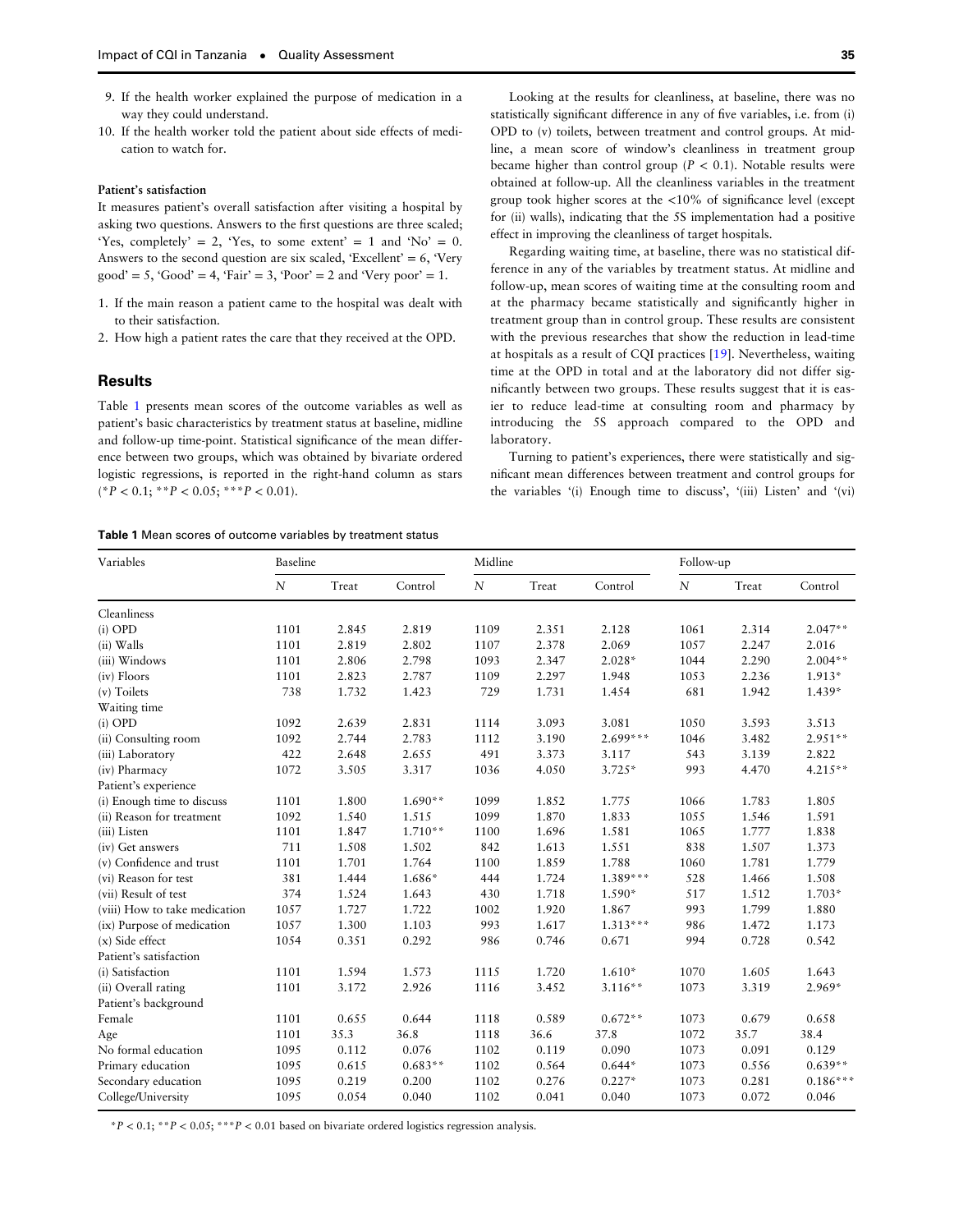<span id="page-4-0"></span>Table 2 Distribution of cleanliness by treatment status

|                                   | Baseline          |                 | Midline       |                 | Follow-up         |             |
|-----------------------------------|-------------------|-----------------|---------------|-----------------|-------------------|-------------|
|                                   | Treatment $(\% )$ | Control $(\% )$ | Treatment (%) | Control $(\% )$ | Treatment $(\% )$ | Control (%) |
| $(i)$ OPD                         |                   |                 |               |                 |                   |             |
| Very clean $=$ 4                  | 86.1              | 82.7            | 41.9          | 28.0            | 39.1              | 19.8        |
| Fairly clean $=$ 3                | 12.3              | 16.6            | 51.4          | 59.5            | 54.3              | 67.1        |
| Not very clean $= 2$              | 1.6               | 0.8             | 6.5           | 9.8             | 5.5               | 11.2        |
| Not at all $= 1$<br>$(ii)$ Walls  | 0.0               | 0.0             | 0.2           | 2.7             | 1.1               | 1.9         |
| Very clean $=$ 4                  | 83.5              | 80.6            | 41.0          | 25.6            | 35.4              | 19.4        |
| Fairly clean $=$ 3                | 14.9              | 19.0            | 55.7          | 59.4            | 54.6              | 66.4        |
| Not very clean $= 2$              | 1.6               | 0.4             | 3.3           | 11.2            | 9.2               | 10.5        |
| Not at all $= 1$<br>(iii) Windows | 0.0               | 0.0             | 0.0           | 3.8             | 0.7               | 3.7         |
| Very clean $=$ 4                  | 82.3              | 80.6            | 39.6          | 25.6            | 38.1              | 19.6        |
| Fairly clean $=$ 3                | 16.0              | 18.7            | 55.7          | 55.4            | 54.5              | 64.6        |
| Not very clean $= 2$              | 1.7               | 0.8             | 4.5           | 15.1            | 5.8               | 12.5        |
| Not at all $= 1$<br>(iv) Floors   | 0.0               | 0.0             | 0.2           | 3.9             | 1.7               | 3.4         |
| Very clean $=$ 4                  | 83.7              | 79.2            | 37.3          | 25.2            | 35.9              | 17.7        |
| Fairly clean $=$ 3                | 14.9              | 20.2            | 55.7          | 49.8            | 54.5              | 62.7        |
| Not very clean $= 2$              | 1.4               | 0.6             | 6.5           | 19.6            | 7.1               | 12.8        |
| Not at all $= 1$<br>(v) Toilet    | 0.0               | 0.0             | 0.5           | 5.4             | 2.6               | 6.8         |
| Very clean $=$ 4                  | 23.6              | 3.8             | 24.3          | 17.6            | 36.1              | 11.8        |
| Fairly clean $=$ 3                | 39.6              | 48.5            | 37.9          | 33.2            | 35.8              | 41.4        |
| Not very clean $= 2$              | 23.3              | 33.9            | 24.5          | 26.0            | 14.2              | 25.5        |
| Not at all $= 1$                  | 13.6              | 13.8            | 13.3          | 23.1            | 13.9              | 21.2        |

### Table 3 Distribution of waiting time by treatment status

|                      | Baseline      |                 | Midline       |                 | Follow-up     |             |
|----------------------|---------------|-----------------|---------------|-----------------|---------------|-------------|
|                      | Treatment (%) | Control $(\% )$ | Treatment (%) | Control $(\% )$ | Treatment (%) | Control (%) |
| $(i)$ OPD            |               |                 |               |                 |               |             |
| Very short $= 5$     | 1.4           | 0.6             | 11.0          | 9.7             | 30.9          | 28.7        |
| Short = $4$          | 27.0          | 24.0            | 29.3          | 30.7            | 30.9          | 31.2        |
| Average $=$ 3        | 29.8          | 43.2            | 31.1          | 31.1            | 16.8          | 15.7        |
| $Long = 2$           | 17.9          | 22.5            | 15.6          | 15.1            | 9.6           | 11.4        |
| Very $long = 1$      | 24.0          | 9.8             | 13.1          | 13.5            | 11.8          | 13.0        |
| (ii) Consulting room |               |                 |               |                 |               |             |
| Very short = $5$     | 1.6           | 0.8             | 7.9           | 4.7             | 19.9          | 9.0         |
| Short = $4$          | 29.2          | 20.3            | 34.1          | 24.3            | 38.7          | 29.9        |
| Average $=$ 3        | 30.5          | 45.3            | 36.4          | 28.5            | 22.2          | 25.9        |
| $Long = 2$           | 19.4          | 23.6            | 12.2          | 21.3            | 8.0           | 17.5        |
| Very $long = 1$      | 19.3          | 10.0            | 9.3           | 21.3            | 11.2          | 17.7        |
| (iii) Laboratory     |               |                 |               |                 |               |             |
| Very short $= 5$     | 0.9           | 0.5             | 12.3          | 5.0             | 12.5          | 8.5         |
| Short = $4$          | 25.1          | 17.2            | 39.3          | 33.9            | 34.8          | 25.9        |
| Average $=$ 3        | 32.4          | 43.8            | 27.4          | 36.4            | 24.2          | 25.6        |
| $Long = 2$           | 21.0          | 24.1            | 15.5          | 17.2            | 11.4          | 19.3        |
| Very $long = 1$      | 20.5          | 14.3            | 5.6           | 7.5             | 17.2          | 20.7        |
| (iv) Pharmacy        |               |                 |               |                 |               |             |
| Very short = $5$     | 21.1          | 11.8            | 34.3          | 19.7            | 61.9          | 45.1        |
| $Short = 4$          | 39.0          | 37.8            | 43.4          | 46.2            | 28.4          | 38.6        |
| $Average = 3$        | 17.2          | 27.8            | 16.6          | 23.6            | 6.0           | 10.3        |
| $Long = 2$           | 14.7          | 15.6            | 4.6           | 7.7             | 2.0           | 4.8         |
| Very $long = 1$      | 8.0           | 7.1             | 1.2           | 2.7             | 1.6           | 1.2         |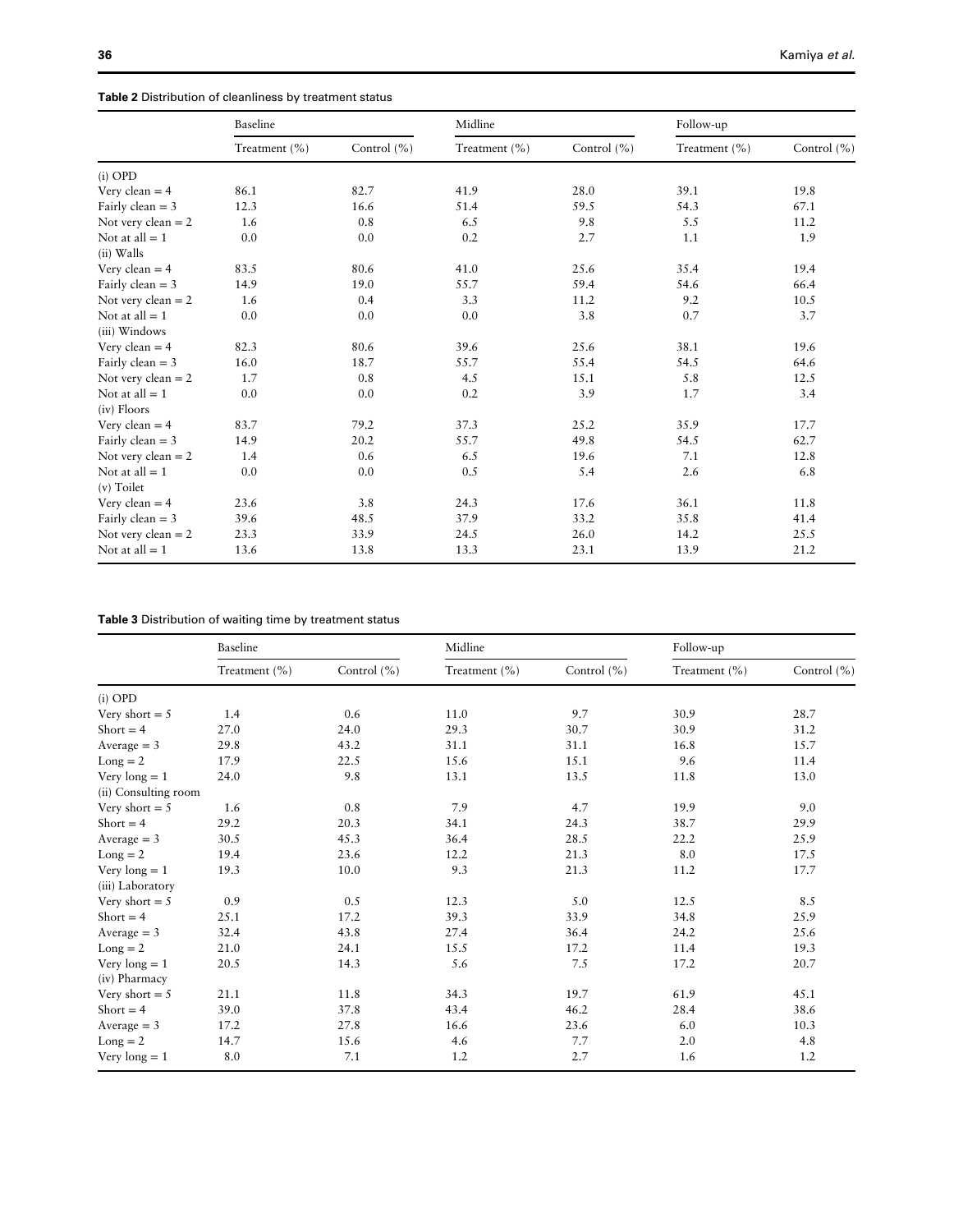#### <span id="page-5-0"></span>Table 4 Distribution of patient's experiences and satisfaction by treatment status

|                               | Baseline      |             | Midline       |                 | Follow-up     |                 |
|-------------------------------|---------------|-------------|---------------|-----------------|---------------|-----------------|
|                               | Treatment (%) | Control (%) | Treatment (%) | Control $(\% )$ | Treatment (%) | Control $(\% )$ |
| Patient's experiences         |               |             |               |                 |               |                 |
| (i) Enough time to discuss    |               |             |               |                 |               |                 |
| Yes, definitely = $2$         | 70.7          | 84.5        | 80.6          | 87.3            | 83.4          | 81.9            |
| Yes, to some extent $= 1$     | 27.6          | 10.9        | 16.3          | 10.5            | 13.7          | 14.4            |
| $No = 0$                      | 1.7           | 4.5         | 3.1           | 2.2             | 2.9           | 3.6             |
| (ii) Reason for treatment     |               |             |               |                 |               |                 |
| Yes, definitely $= 2$         | 56.6          | 70.2        | 85.7          | 87.9            | 70.0          | 66.6            |
| Yes, to some extent $= 1$     | 38.4          | 13.6        | 11.9          | 11.2            | 19.1          | 21.4            |
| $No = 0$                      | 5.0           | 16.2        | 2.4           | 0.9             | 10.9          | 12.0            |
| (iii) Listen                  |               |             |               |                 |               |                 |
|                               |               |             |               |                 |               | 81.5            |
| Yes, definitely $= 2$         | 72.2<br>26.7  | 87.7<br>9.4 | 70.4<br>17.4  | 77.6            | 84.9          |                 |
| Yes, to some extent $= 1$     |               |             |               | 14.5            | 13.9          | 14.6            |
| $No = 0$                      | 1.1           | 3.0         | 12.2          | 8.0             | 1.2           | 3.8             |
| (iv) Get answers              |               |             |               |                 |               |                 |
| Yes, definitely $= 2$         | 56.8          | 68.3        | 69.6          | 76.5            | 64.4          | 68.1            |
| Yes, to some extent $= 1$     | 36.5          | 14.1        | 15.9          | 8.3             | 8.6           | 14.5            |
| $No = 0$                      | 6.7           | 17.5        | 14.5          | 15.2            | 27.0          | 17.4            |
| (v) Confidence and trust      |               |             |               |                 |               |                 |
| Yes, definitely $= 2$         | 77.1          | 75.7        | 82.8          | 86.8            | 82.0          | 80.1            |
| Yes, to some extent $= 1$     | 22.1          | 18.8        | 13.2          | 12.3            | 14.0          | 17.8            |
| $No = 0$                      | 0.8           | 5.6         | 4.0           | 0.9             | 4.1           | 2.0             |
| (vi) Reason for test          |               |             |               |                 |               |                 |
| Yes, definitely = $2$         | 74.6          | 66.8        | 62.5          | 81.6            | 70.6          | 68.8            |
| Yes, to some extent $= 1$     | 19.5          | 10.7        | 13.9          | 9.2             | 9.5           | 9.0             |
| $No = 0$                      | 5.9           | 22.4        | 23.6          | 9.2             | 19.8          | 22.2            |
| (vii) Reason for test         |               |             |               |                 |               |                 |
| Yes, definitely $= 2$         | 69.2          | 70.4        | 71.4          | 79.5            | 78.8          | 69.4            |
| Yes, to some extent $= 1$     | 25.9          | 11.6        | 16.2          | 12.7            | 12.7          | 12.4            |
| $No = 0$                      | 4.9           | 18.0        | 12.4          | 7.7             | 8.5           | 18.2            |
| (viii) How to take medication |               |             |               |                 |               |                 |
| Yes, definitely $= 2$         | 73.8          | 78.5        | 89.3          | 92.6            | 90.6          | 85.1            |
| Yes, to some extent $= 1$     | 24.5          | 15.6        | 8.2           | 6.7             | 6.7           | 9.7             |
| $No = 0$                      | 1.6           | 5.9         | 2.5           | 0.6             | 2.7           | 5.2             |
| (ix) Purpose of medication    |               |             |               |                 |               |                 |
| Yes, definitely $= 2$         | 38.7          | 57.6        | 55.0          | 75.2            | 51.4          | 66.6            |
| Yes, to some extent $= 1$     | 32.9          | 14.7        | 21.2          | 11.3            | 14.4          | 14.0            |
| $No = 0$                      | 28.4          | 27.7        | 23.8          | 13.5            | 34.2          | 19.4            |
| (x) Side effect               |               |             |               |                 |               |                 |
| Yes, definitely $= 2$         | 9.9           | 15.7        | 27.7          | 33.7            | 23.6          | 32.0            |
| Yes, to some extent $= 1$     |               | 3.7         | 11.7          | 7.3             | 6.9           | 8.7             |
|                               | 9.3           |             |               |                 |               |                 |
| $No = 0$                      | 80.7          | 80.6        | 60.6          | 59.0            | 69.5          | 59.2            |
| Patient's satisfaction        |               |             |               |                 |               |                 |
| (i) Satisfaction              |               |             |               |                 |               |                 |
| $Yes = 2$                     | 66.8          | 61.7        | 77.2          | 67.9            | 68.1          | 70.2            |
| Yes, to some extent $= 1$     | 25.7          | 33.9        | 17.6          | 25.3            | 24.2          | 23.8            |
| $No = 0$                      | 7.5           | 4.4         | 5.2           | 6.8             | 7.7           | 6.0             |
| (ii) Overall rating           |               |             |               |                 |               |                 |
| Excellent = $6$               | 12.5          | 5.1         | 17.0          | 13.8            | 17.4          | 5.8             |
| Very good $= 5$               | 20.0          | 12.0        | 29.7          | 20.6            | 25.7          | 22.3            |
| $Good = 4$                    | 44.6          | 56.4        | 36.0          | 33.0            | 33.0          | 39.7            |
| $Fair = 3$                    | 18.9          | 23.2        | 15.8          | 29.0            | 20.3          | 27.8            |
| Poor $= 2$                    | 3.1           | 3.2         | 1.4           | 3.2             | 2.5           | 4.2             |
| Very poor $= 1$               | 0.9           | 0.0         | 0.0           | 0.4             | 1.1           | 0.2             |

Reason for test' at baseline. At midline, three variables, '(vi) Reason for test', '(vii) Result of test' and '(ix) Purpose of medication', were assessed better in the treatment group than in the control group, with a statistical significance (at least  $P < 0.1$ ). At follow-up, the mean difference in most of the patient's experience variables became statistically insignificant, and even a negative impact of 5S implementation was confirmed for '(vii) Result of test'. These results indicate that hospital personnel showed better performance in several duties at midline. Nonetheless, their better performance did not last long. As a result, the statistically significant and positive effects of the 5S on patient experiences diminished at follow-up.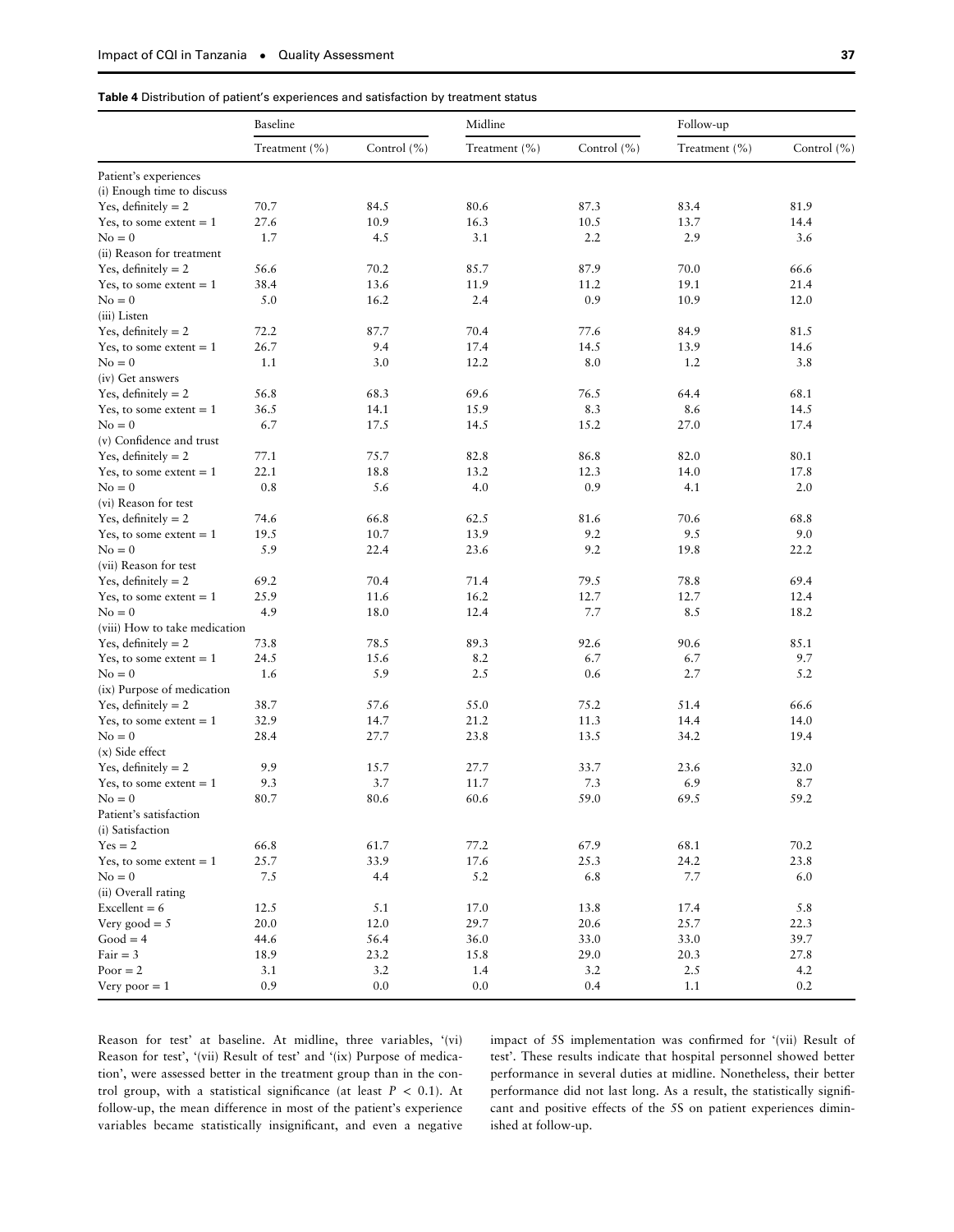<span id="page-6-0"></span>Finally, as to patient's satisfaction, (i) satisfaction and (ii) overall rating did not show a significant difference between two groups at baseline. At midline, both satisfaction and overall rating score at treatment group hospitals became significantly higher compared with control group. At follow-up, overall rating score in treatment group remained significantly higher than control group ( $P < 0.1$ ), although no positive effect was confirmed for the satisfaction variable. These results suggest the 5S consistently raised patient's overall rating throughout the 5S implementation period within 1 year. As to the statistically insignificant effect on patients' satisfaction at follow-up, one possible explanation is that patients' expectation towards hospital performance rose up among treatment group hospitals. In this study, we measured patient's satisfaction by asking 'If the main reason a patient came to the hospital was dealt with to their satisfaction.' Therefore, if patients become accustomed to better hospital environment, their required level of satisfaction will be raised up accordingly. As a result, they become less likely to be satisfied with hospital environment or services as before.

To check the robustness of the above statistical results, we conduced multivariate ordered logistic regressions by including patient's basic characteristics (female dummy, age and education level) as control variables. Then, we obtained consistent results. We also report the distribution of outcome variables by treatment status at each survey time-point in Table [2](#page-4-0) (cleanliness), Table [3](#page-4-0) (waiting time) and Table [4](#page-5-0) (patient's experiences and satisfaction).

#### **Discussion**

This paper originated from a question whether or not CQI methods, which have a long history of practices in a manufacturing sector, exert a positive impact on the quality of health care provided at hospitals. We evaluated the impact of the 5S approach as a CQI method that was implemented at district-level hospitals in rural Tanzania during September 2011–September 2012. As a research design, we applied a cluster-randomized trial, whereby all the 16 hospitals in Kilimanjaro and Manyara regions were randomly allocated to either treatment group or control group.

The statistical results suggested the 5S implementation successfully improved hospital's cleanliness, waiting time and overall rating assessed by patients at the outpatient department. For instance, hospitals allocated into the treatment group had a statistically significant and higher overall rating score at both midline and follow-up than those in the control group. These results support a conceptual hypothesis that the 5S leads to the improvement in patient's overall satisfaction by improving working environment and operational efficiency in hospitals.

Nevertheless, the effect of the 5S on patient's satisfaction was not strong. One possible reason for this result is related to the nature of the intervention. In this trial, the 5S methods were introduced into hospitals in the treatment group through 'training of trainers', whereby a small number of representatives from each hospital attended an intensive 5S training course. Then, they brought back what they had learned in the training to their hospital. In this sense, it depends on motivation and ability of these 'trainers' or upperlevel hospital managers how the 5S is disseminated into each hospital. If it is not successful, the effects of the 5S intervention will be minimum or null. Because we did not assess the implementation process of 5S at the hospital, further efforts will be required to assess how the 5S was introduced and disseminated at each hospital. Alternative explanation relates to relatively a short intervention time period. We assessed the impact of the 5S implementation over 12 months due to the nature of the project. Nevertheless, it seems to

take a longer time for the 5S to exert more visible effects on the improvement in quality of healthcare practices. Thus, potential effects of the 5S, particularly those on better health care, might not be observed in a 1-year trial. Therefore, further studies would be required to detect the longer impact of the CQI methods by spending more time on the 5S implementation.

In conclusion, our trial will be a valuable benchmark for further research on CQI methods in health care particularly in resource-limited countries because almost no scientific evidence had been presented on the causal effects of the CQI methods. To our best knowledge, this is the first cluster-randomized trial to examine the impact of 5S approach as a CQI method in the healthcare sector in developing countries. Our results demonstrated the effectiveness of the 5S approach in improving patient-level outcomes by ameliorating work environment and operational efficiency at rural hospitals in Sub-Saharan Africa even during a short period of time. Continuous efforts will be needed to connect CQI practices with the further improvement in the delivery of quality health care.

Now that an increasing number of CQI methods is undertaken in the healthcare sector in developing countries, more strategic use of them based on scientific evidence will be favoured. In this regard, findings and lessons-learnt from this trial will be valuable to encourage frontline healthcare workers in improving hospital environment and healthcare services by CQI practices particularly in resourcepoor settings.

#### Funding

This study was carried out as a part of the Japanese aid-funded technical cooperation project, namely, 'Strengthening Development of Human Resource for Health in Tanzania'. The project was supported by Japan International Cooperation Agency (JICA) and Ministry of Health, and Social Welfare of Tanzania.

#### References

- 1. Leatherman S, Ferris TG, Berwick D et al. The role of quality improvement in strengthening health systems in developing countries. Int J Qual Health Care 2010;22:237–43.
- 2. Nicolay CR, Purkayastha S, Greenhalgh A et al. Systematic review of the application of quality improvement methodologies from the manufacturing industry to surgical healthcare. Br J Surg 2012;99:324–35.
- 3. Powell A, Rushmer R, Davies H. A Systematic Narrative Review of Quality Improvement Models in Health Care. Social Dimensions of Health Institute at The Universities of Dundee and St Andrews, 2009.
- 4. Secanell M, Groene O, Arah OA et al. Deepening our understanding of quality improvement in Europe (DUQuE): overview of a study of hospital quality management in seven countries. Int J Qual Health Care 2014;26: 5–15.
- 5. Joosten T, Bongers I, Janssen R. Application of lean thinking to health care: issues and observations. Int J Qual Health Care 2009;21:341-7.
- 6. Jackson T. 5S for Healthcare (Lean Tools for Healthcare Series). New York: Productivity Press, 2010.
- 7. Graban M, Swartz J. Healthcare Kaizen: Engaging Front-Line Staff in Sustainable Continuous Improvements. New York: Productivity Press, 2012.
- 8. Withanachchi N, Karandagoda W, Handa Y. A performance improvement programme at a public hospital in Sri Lanka: an introduction. J Health Organ Manag 2004;18:361–9.
- 9. Ishijima H, Eliakimu E, Takahashi S et al. Factors influencing national rollout of quality improvement approaches to public hospitals in Tanzania. Clin Govern Int J 2014;19:137–52.